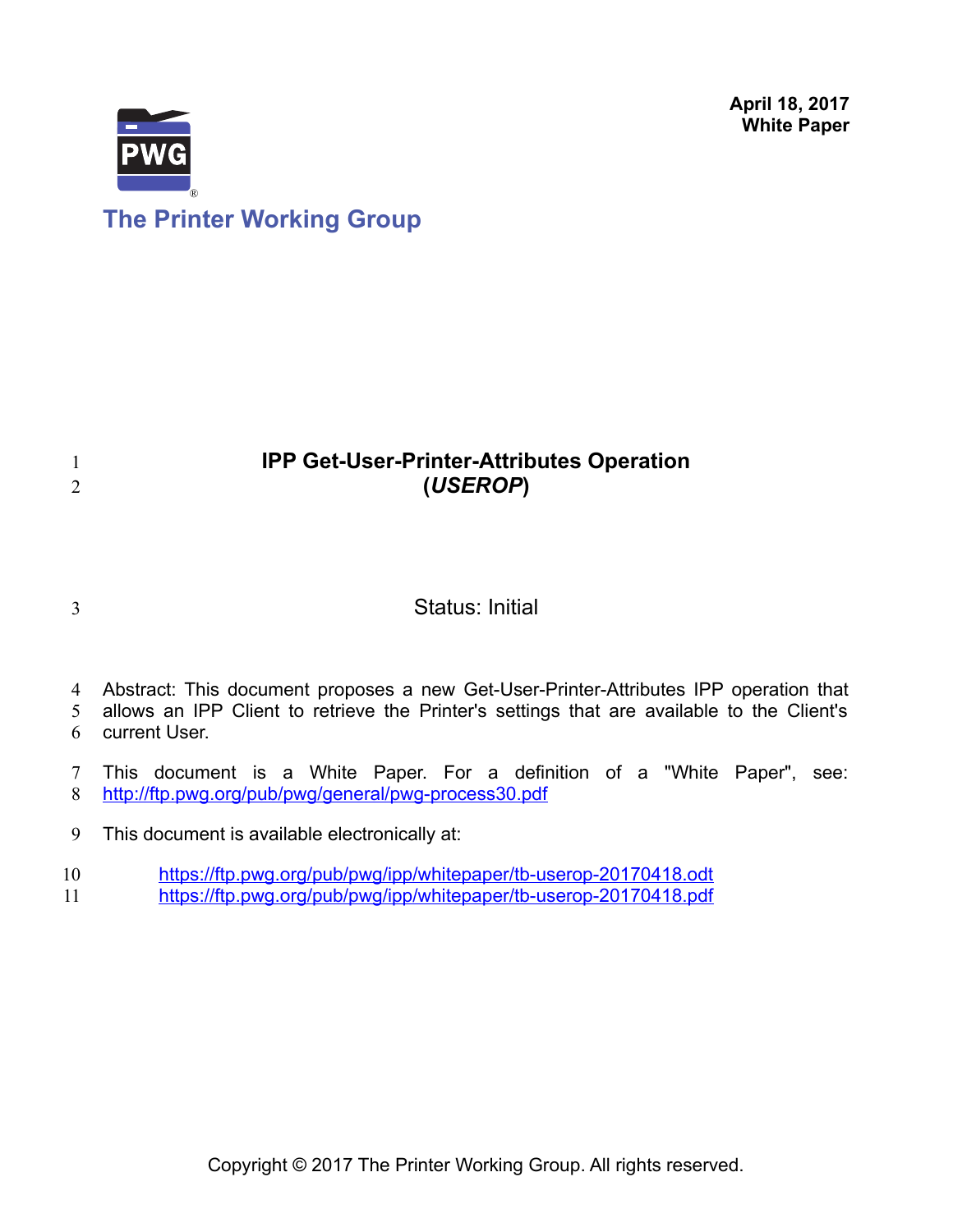Copyright © 2017 The Printer Working Group. All rights reserved. 12

#### Title: *IPP Get-User-Printer-Attributes Operation (USEROP)* 13

The material contained herein is not a license, either expressed or implied, to any IPR owned or controlled by any of the authors or developers of this material or the Printer Working Group. The material contained herein is provided on an "AS IS" basis and to the maximum extent permitted by applicable law, this material is provided AS IS AND WITH ALL FAULTS, and the authors and developers of this material and the Printer Working Group and its members hereby disclaim all warranties and conditions, either expressed, implied or statutory, including, but not limited to, any (if any) implied warranties that the use of the information herein will not infringe any rights or any implied warranties of merchantability or fitness for a particular purpose. 14 15 16 17 18 19 20 21 22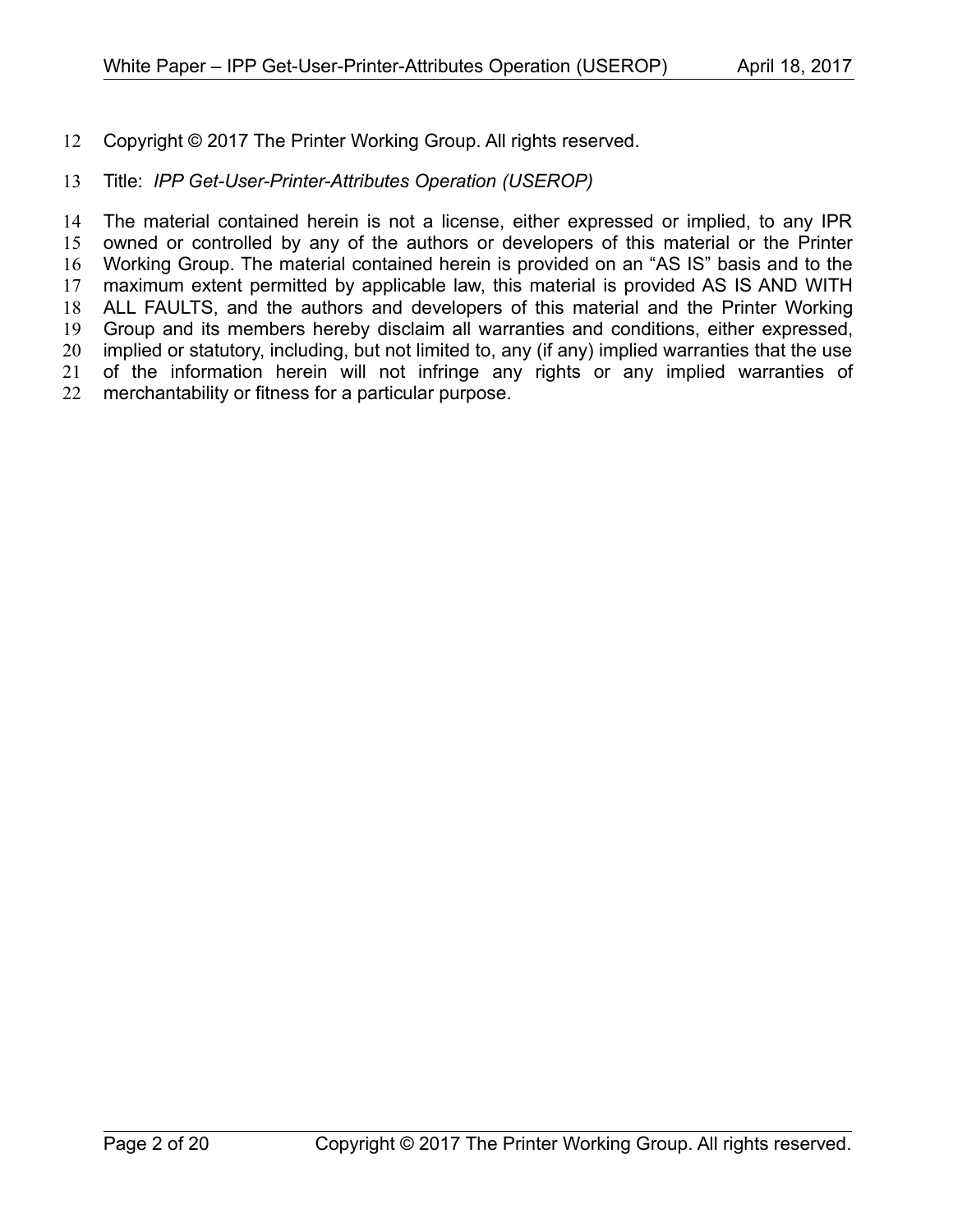| 23 | <b>Table of Contents</b>                                                  |    |  |  |
|----|---------------------------------------------------------------------------|----|--|--|
| 24 |                                                                           |    |  |  |
| 25 |                                                                           |    |  |  |
| 26 |                                                                           |    |  |  |
| 27 |                                                                           |    |  |  |
| 28 |                                                                           |    |  |  |
| 29 |                                                                           |    |  |  |
| 30 |                                                                           |    |  |  |
| 31 |                                                                           |    |  |  |
| 32 |                                                                           |    |  |  |
| 33 |                                                                           |    |  |  |
| 34 |                                                                           |    |  |  |
| 35 | 3.1.5 User Not Listed In Print Policy or Legacy Client Allowed To Print12 |    |  |  |
| 36 |                                                                           |    |  |  |
| 37 |                                                                           |    |  |  |
| 38 |                                                                           |    |  |  |
| 39 |                                                                           |    |  |  |
| 40 |                                                                           |    |  |  |
| 41 |                                                                           |    |  |  |
| 42 |                                                                           |    |  |  |
| 43 |                                                                           |    |  |  |
| 44 |                                                                           |    |  |  |
| 45 |                                                                           |    |  |  |
| 46 |                                                                           |    |  |  |
| 47 |                                                                           |    |  |  |
| 48 |                                                                           |    |  |  |
| 49 |                                                                           |    |  |  |
| 50 |                                                                           |    |  |  |
| 51 |                                                                           | 20 |  |  |

## 52

# **List of Figures**

## 53

## **List of Tables**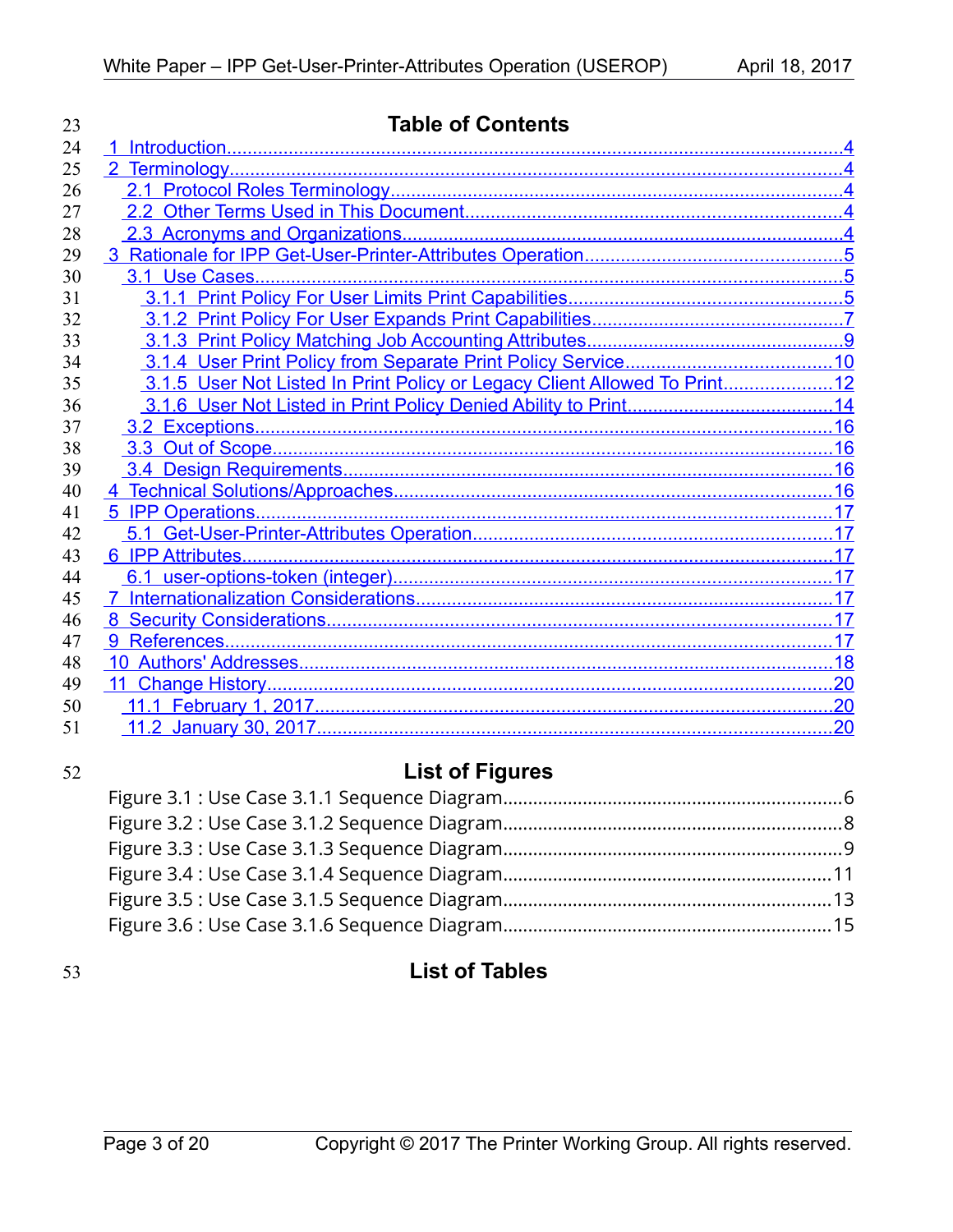### <span id="page-3-4"></span> **1 Introduction** 54

This document proposes a new Get-User-Printer-Attributes IPP operation that allows an IPP Client to retrieve the Printer's settings that are available to the Client's current User. It is semantically identical to the existing Get-Printer-Attributes IPP operation [\[RFC8011\],](#page-17-1) with the key difference that the Printer will always respond with an authentication challenge. Once the Client has authenticated using the User's credentials, the Printer will respond with the settings for that user. 55 56 57 58 59 60

## <span id="page-3-3"></span> **2 Terminology** 61

### <span id="page-3-2"></span> **2.1 Protocol Roles Terminology** 62

This document defines the following protocol roles in order to specify unambiguous conformance requirements: 63 64

*Client*: Initiator of outgoing IPP session requests and sender of outgoing IPP operation requests (Hypertext Transfer Protocol -- HTTP/1.1 [\[RFC7230\]](#page-17-2) User Agent). 65 66

*Printer*: Listener for incoming IPP session requests and receiver of incoming IPP operation requests (Hypertext Transfer Protocol -- HTTP/1.1 [\[RFC7230\]](#page-17-2) Server) that represents one 67 68

or more Physical Devices or a Logical Device. 69

#### <span id="page-3-1"></span> **2.2 Other Terms Used in This Document** 70

User: A person or automata using a Client to communicate with a Printer. 71

#### <span id="page-3-0"></span> **2.3 Acronyms and Organizations** 72

- *IANA*: Internet Assigned Numbers Authority,<http://www.iana.org/> 73
- *IETF*: Internet Engineering Task Force,<http://www.ietf.org/> 74
- *ISO*: International Organization for Standardization,<http://www.iso.org/> 75
- 76 PWG: Printer Working Group, **http://www.pwg.org/**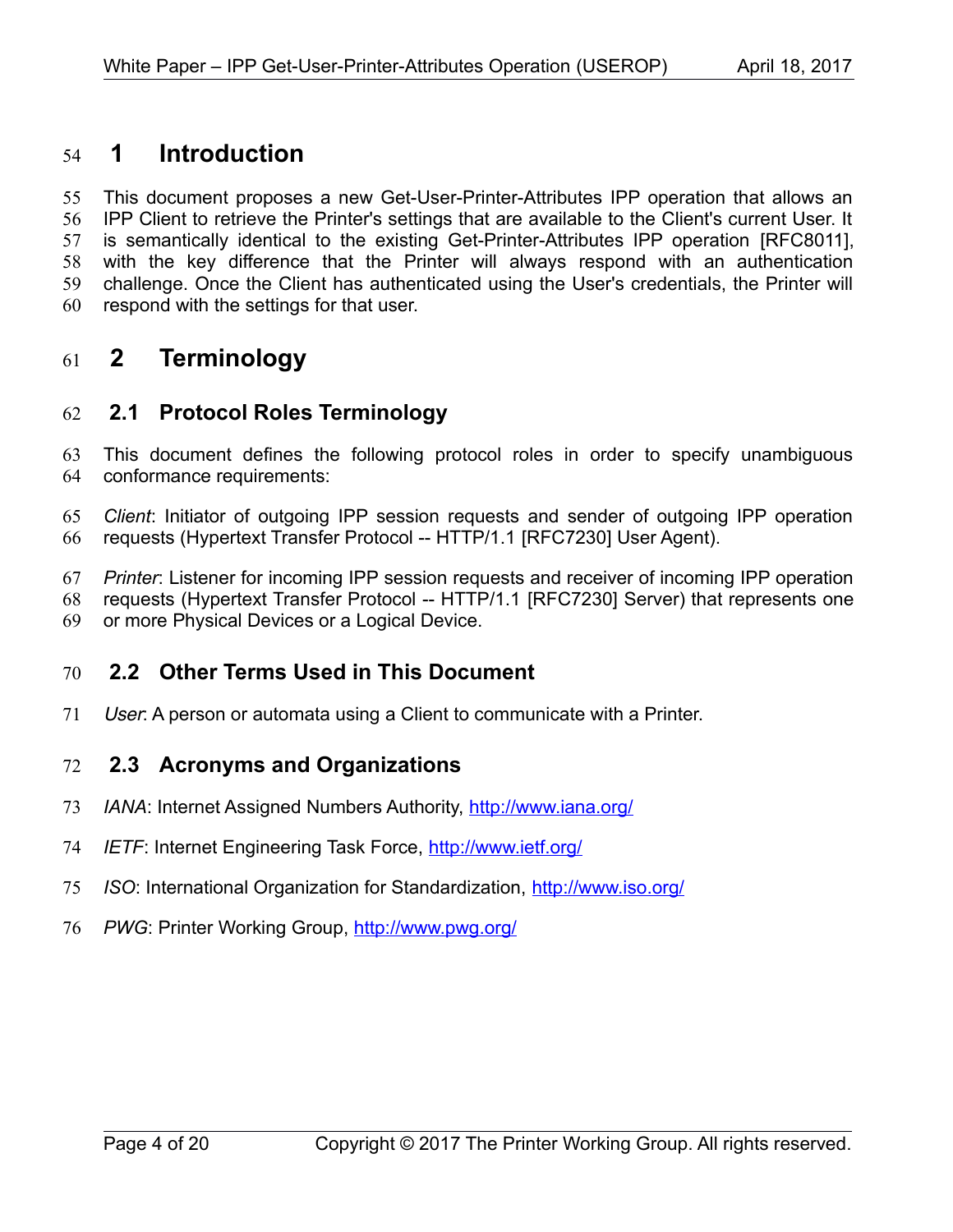## <span id="page-4-2"></span> **3 Rationale for IPP Get-User-Printer-Attributes Operation** 77

While there are many solutions, both standard and non-standard, for creating print policies that provide a way to specify allowed or disallowed features according to individual users, systems, applications and so forth, there is no established method that is in-band of IPP. Having a print policy method using IPP would better support systems such as IPP Everywhere [\[PWG5100.14\]](#page-17-4) in print infrastructures provided by public print providers, enterprises or educational environments such as university settings. 78 79 80 81 82 83

Technical justification for pursuing the creation of a new IPP operation rather than reusing or overloading existing operations such as Get-Printer-Attributes is discussed in section [4.](#page-15-0) 84 85

#### <span id="page-4-1"></span> **3.1 Use Cases** 86

The need for solutions to these use cases emerged during the process of writing the IPP Implementor's Guide v2 [\[PWG5100.19\].](#page-17-3) 87 88

#### <span id="page-4-0"></span> **3.1.1 Print Policy For User Limits Print Capabilities** 89

Sue is a university graduate student, and wants to print her report on her department's workgroup printer. She wants to print in color because the report contains color graphs. However, she has abused her printing privileges, so her department head has instructed the network administrator to limit her ability to print in color. Her account is added to a "print feature black list" that will restrict access to some printing features for her account. 90 91 92 93 94

Sue opens the document on her laptop, chooses to print, and selects the desired Printer, which is in the department office common room. The Printer authenticates the laptop using Sue's credentials, and then provides the laptop with the print choices available for Sue's account, which are more limited than what others are allowed. Sue decides whether to print it in black-and-white anyway or to print from one of the campus print centers, where she can pay to print in color. 95 96 97 98 99 100

Bob is an associate professor in the same department as Sue. His account is not included in the "feature black list", so he has no printing limitations. He opens a document on his tablet, taps to print, and selects the department's workgroup printer. His tablet presents print options including printing in color. Bob chooses color and prints his document, which prints in color as he expects. 101 102 103 104 105

Figure [3.1](#page-5-0) illustrates this use case with a sequence diagram. 106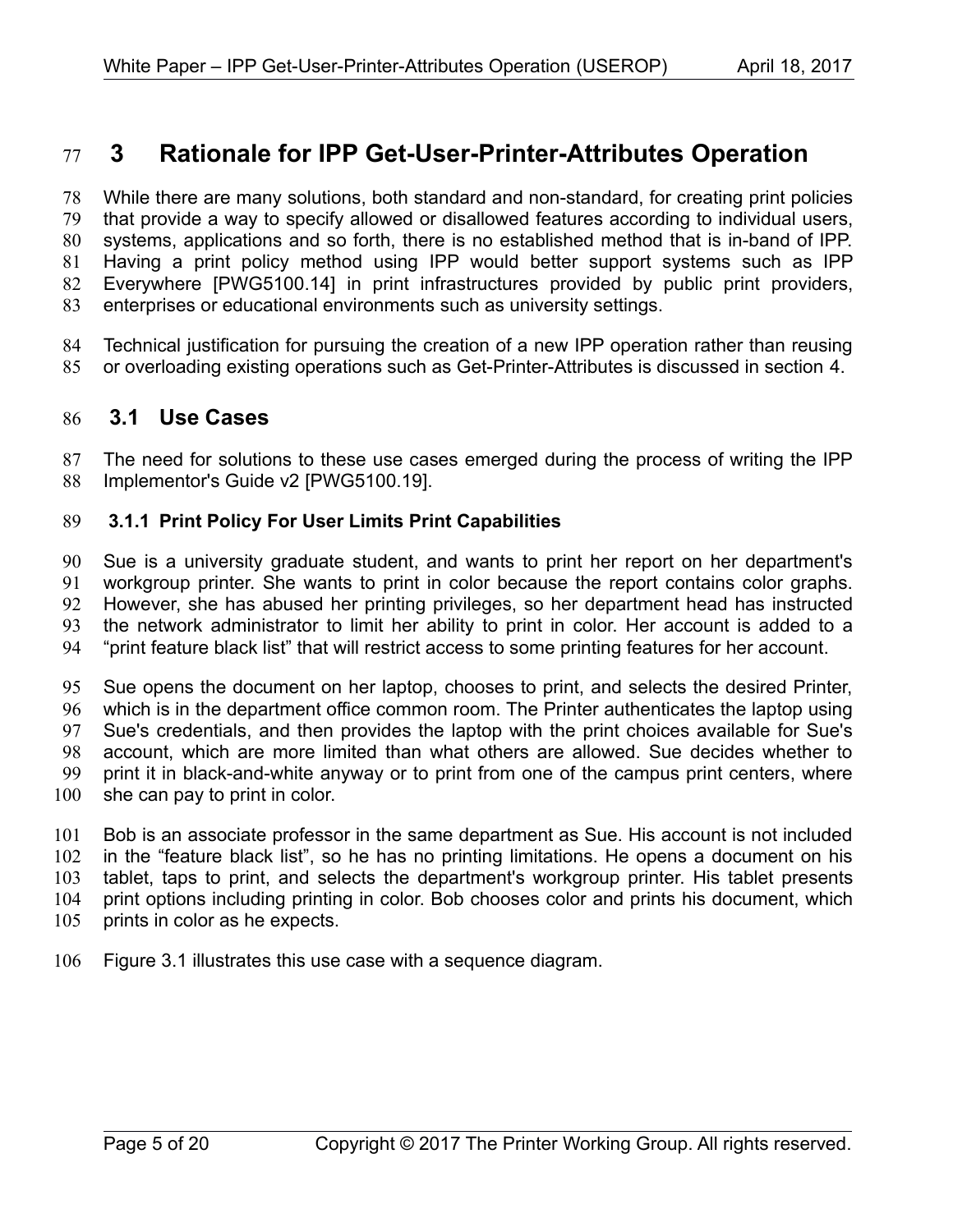

<span id="page-5-0"></span>*Figure 3.1 : Use Case 3.1.1 Sequence Diagram*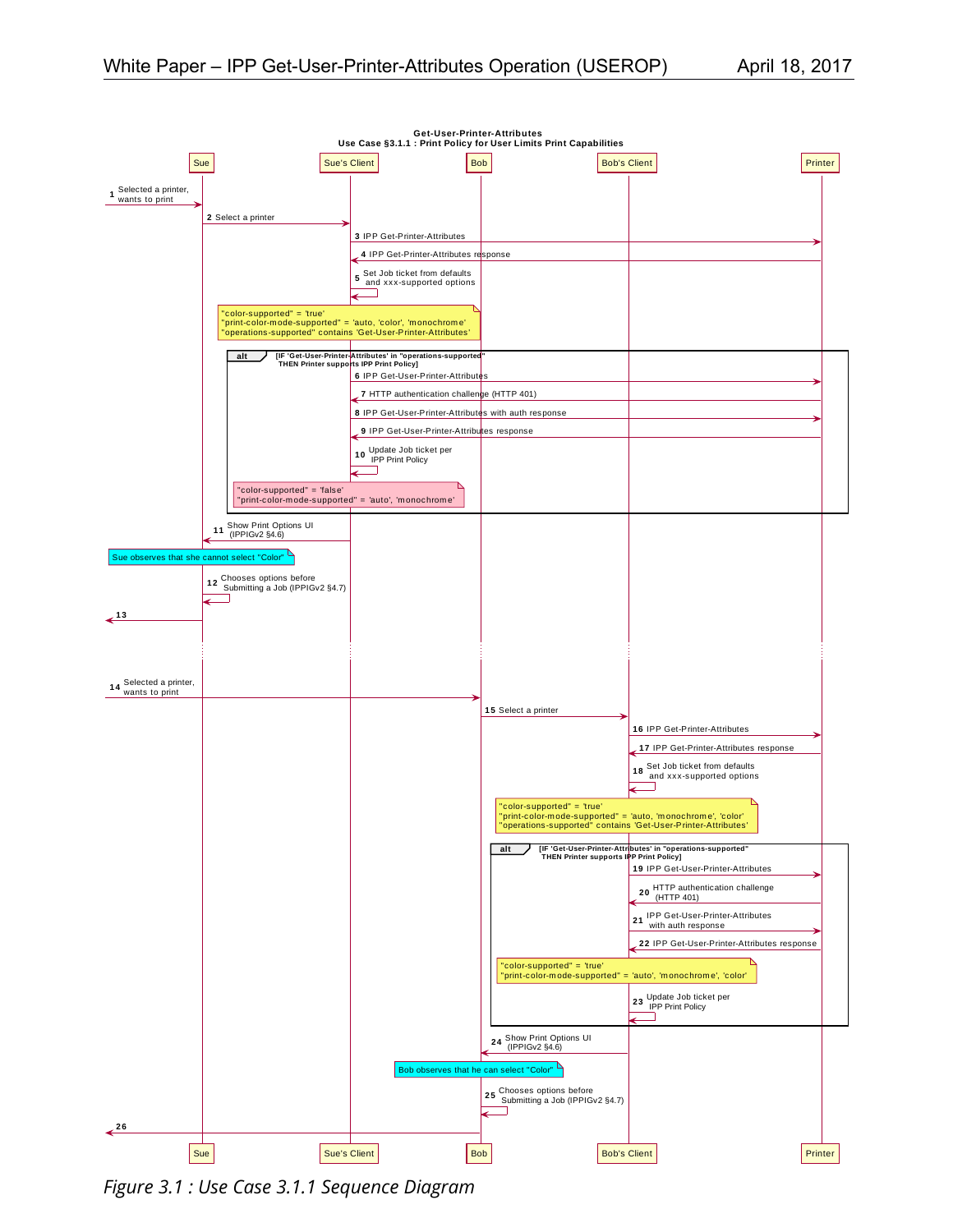#### <span id="page-6-0"></span> **3.1.2 Print Policy For User Expands Print Capabilities** 107

Jonah is at his office and wants to print a 32 page draft specification document to review it in hardcopy form. His office user account has not been granted permission to print in color by his office network administrator, who has also set the default configuration for the ability to print in color to "off" ("false"). Jonah opens the document on his laptop, selects the printer he wishes to use, and the laptop presents the printer features available to him as per his user account's print policy, which doesn't include an option to print in color. He submits the print job to the Printer, which prints it in monochrome. Jonah picks up his hardcopy and goes to the cafeteria with a pen and highlighter to read it over a cup of tea. 108 109 110 111 112 113 114 115

- Duncan is also at the office and needs to print a 5 page report that contains color diagrams before his next meeting. His office user account has been granted permission by his office network administrator to print in color. Duncan opens the document on his tablet, taps to print, and selects the desired Printer, which is the same printer that Jonah used. The tablet fetches the Printer's default capabilities, which are restricted, and then authenticates using Duncan's user account, which has a print policy that provides a broader set of print options than the defaults, including the option to print in color or monochrome. He prints the document using the color option, retrieves the hardcopy from the printer, and then goes on to his meeting. 116 117 118 119 120 121 122 123 124
- Figure [3.2](#page-7-0) illustrates this use case with a sequence diagram. 125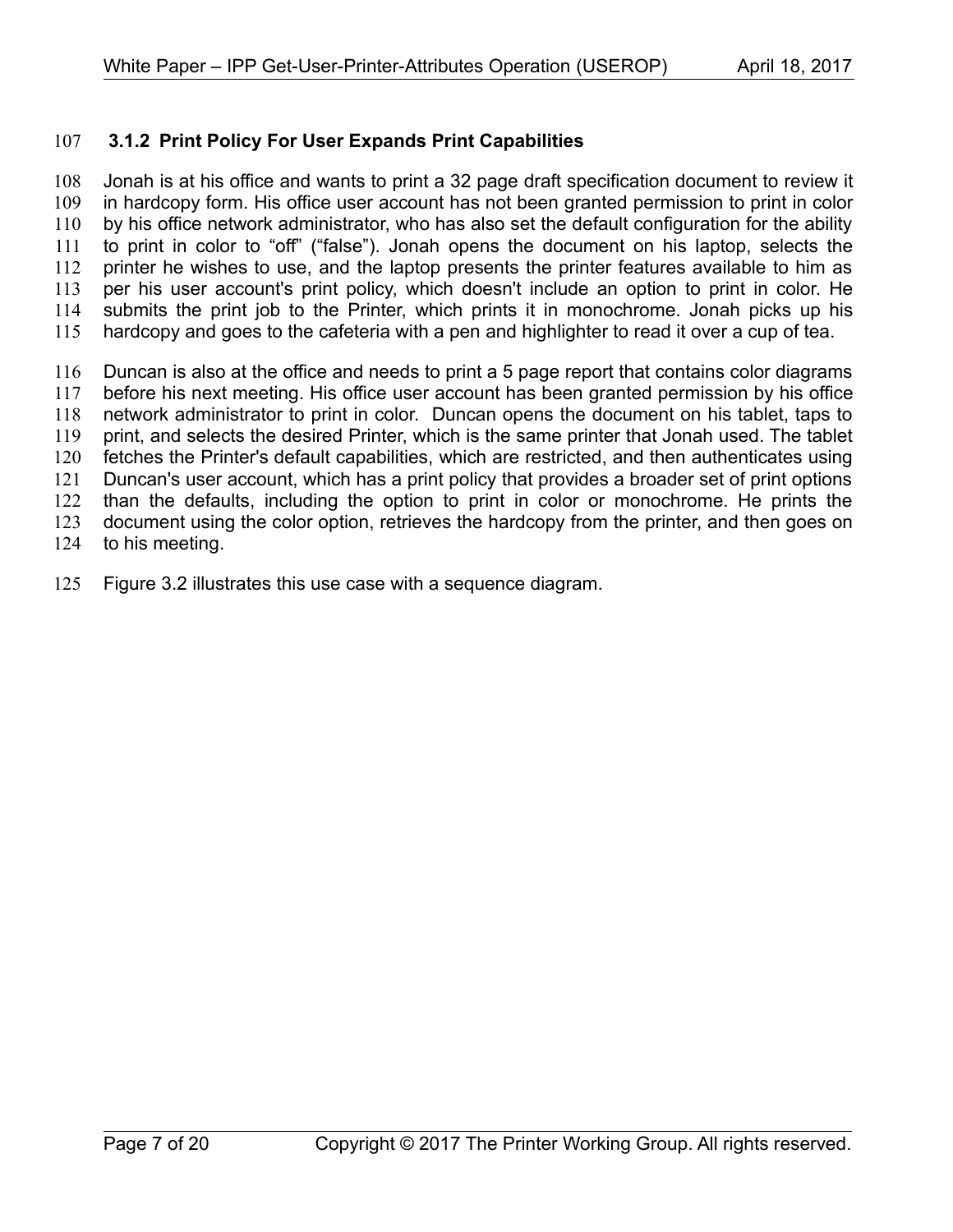

<span id="page-7-0"></span>*Figure 3.2 : Use Case 3.1.2 Sequence Diagram*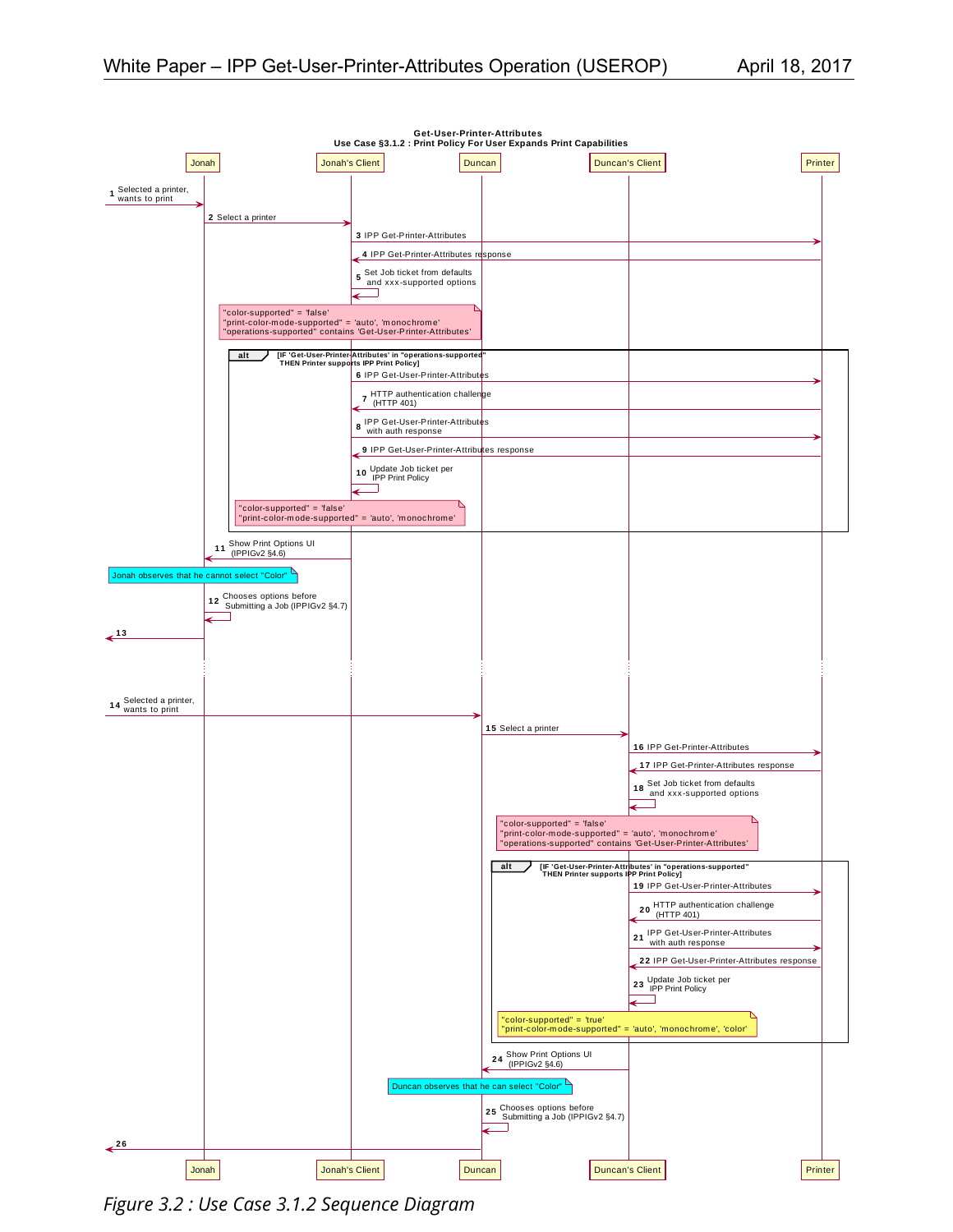#### <span id="page-8-0"></span> **3.1.3 Print Policy Matching Job Accounting Attributes** 126

Duncan receives some pictures via MMS text message from his wife, with the message that she would like him to print them on the office printer. He opens the pictures in his photo app, taps to print, and selects the same printer he was using earlier. The network administrator has restricted the Printer from processing print jobs that were created using the photo app. Duncan is presented only with the option to print in monochrome. He abandons printing the photos. 127 128 129 130 131 132



Figure [3.3](#page-8-1) illustrates this use case with a sequence diagram. 133

<span id="page-8-1"></span>*Figure 3.3 : Use Case 3.1.3 Sequence Diagram*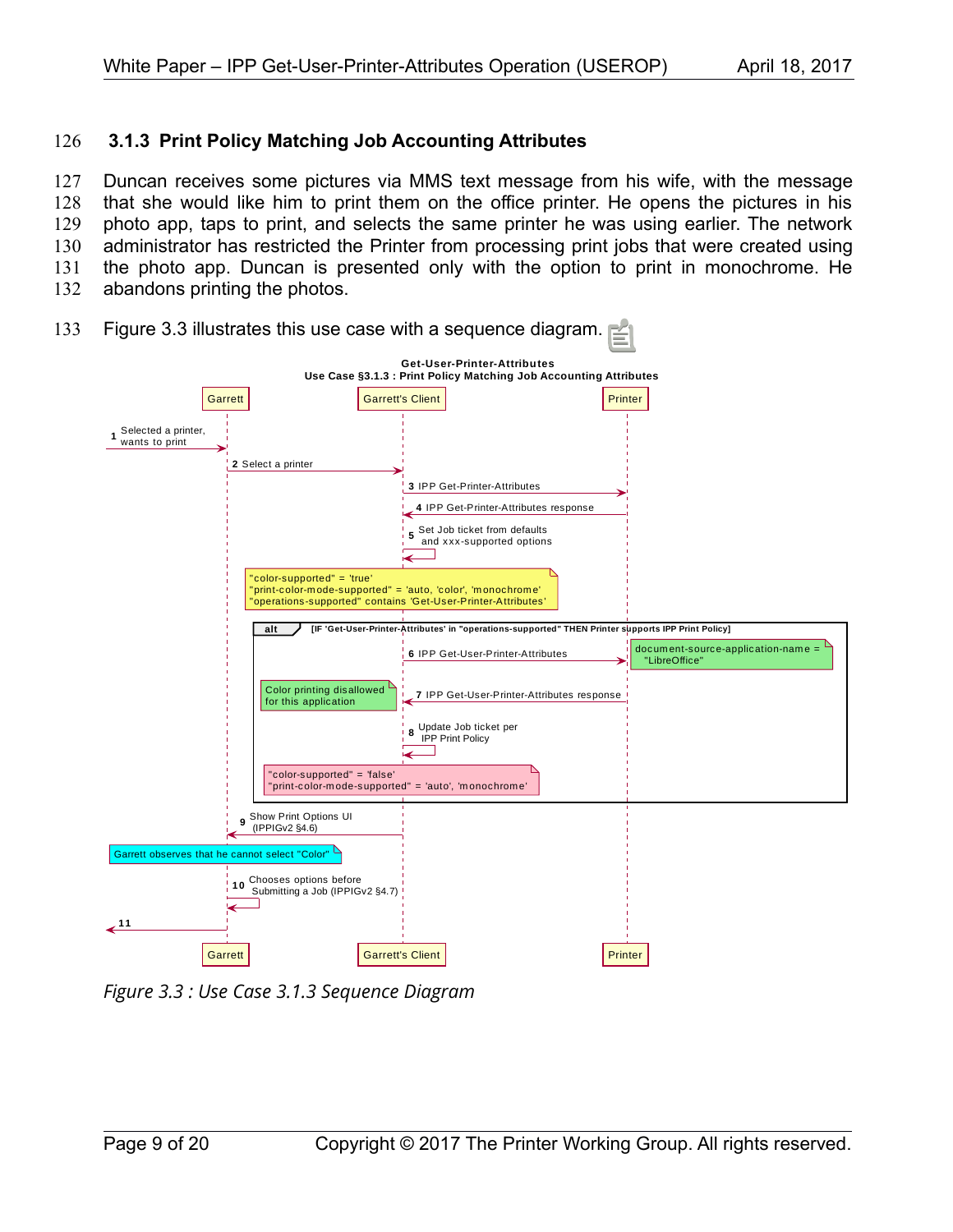#### <span id="page-9-0"></span> **3.1.4 User Print Policy from Separate Print Policy Service** 134

Helen is a network administrator who is implementing IPP Print Policy. In her environment, users print to many isolated printers directly, rather than printing through queues hosted on a central print server. She wishes to centralize the print policy management in a separate policy server rather than needing to push the configurations out to each of the printers or requiring that the printers check with the policy server behind the scenes when a Client requests the IPP Print Policy. 135 136 137 138 139 140

Helen configures the printers to refer the Client to a separate IPP Print Policy service hosted on a separate system. Clients requesting the policy from a Printer will be redirected to that policy service, which will also provide tokens to prove to the Printer that they have acquired a legitimate print policy. 141 142 143 144

Garrett is at his office, and wishes to print a 10 page report. Garrett opens the document on his laptop, chooses to print, and selects the desired Printer. 145 146

When the laptop attempts to retrieve the print policy from the Printer, the Printer redirects the laptop to a separate "Print Policy Service". The laptop authenticates with the Print Policy Service using Garrett's credentials, and then provides the laptop with the print policy for Garrett's account, which includes the option to print in color or monochrome. 147 148 149 150

Garrett makes his selections, and then submits the Job to the Printer. The Job information from the laptop includes a unique print policy token that the Printer uses to validate that the 151 152

choices conform to a legitimate print policy. 153

Figure [3.4](#page-10-0) illustrates this use case with a sequence diagram. 154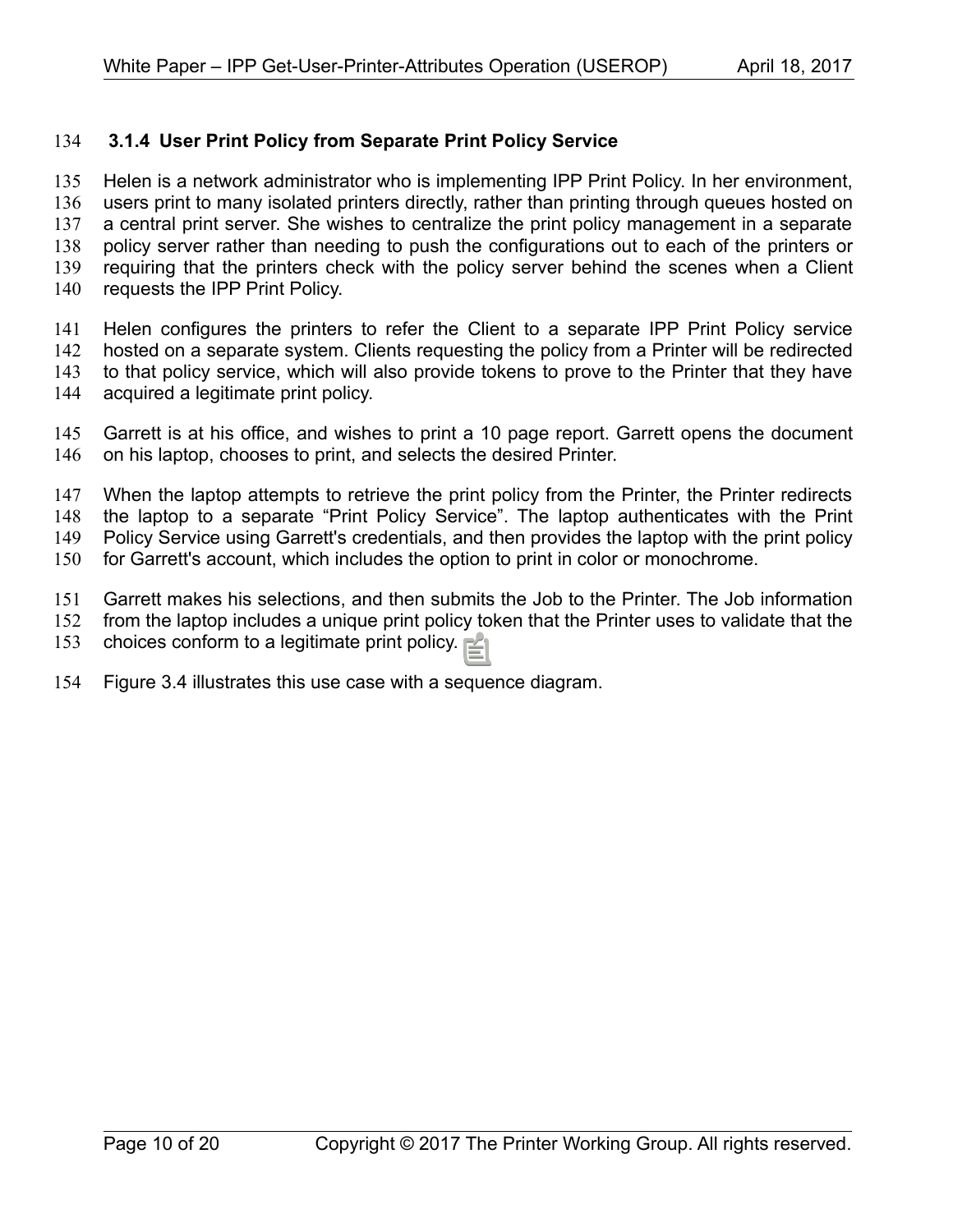

<span id="page-10-0"></span>*Figure 3.4 : Use Case 3.1.4 Sequence Diagram*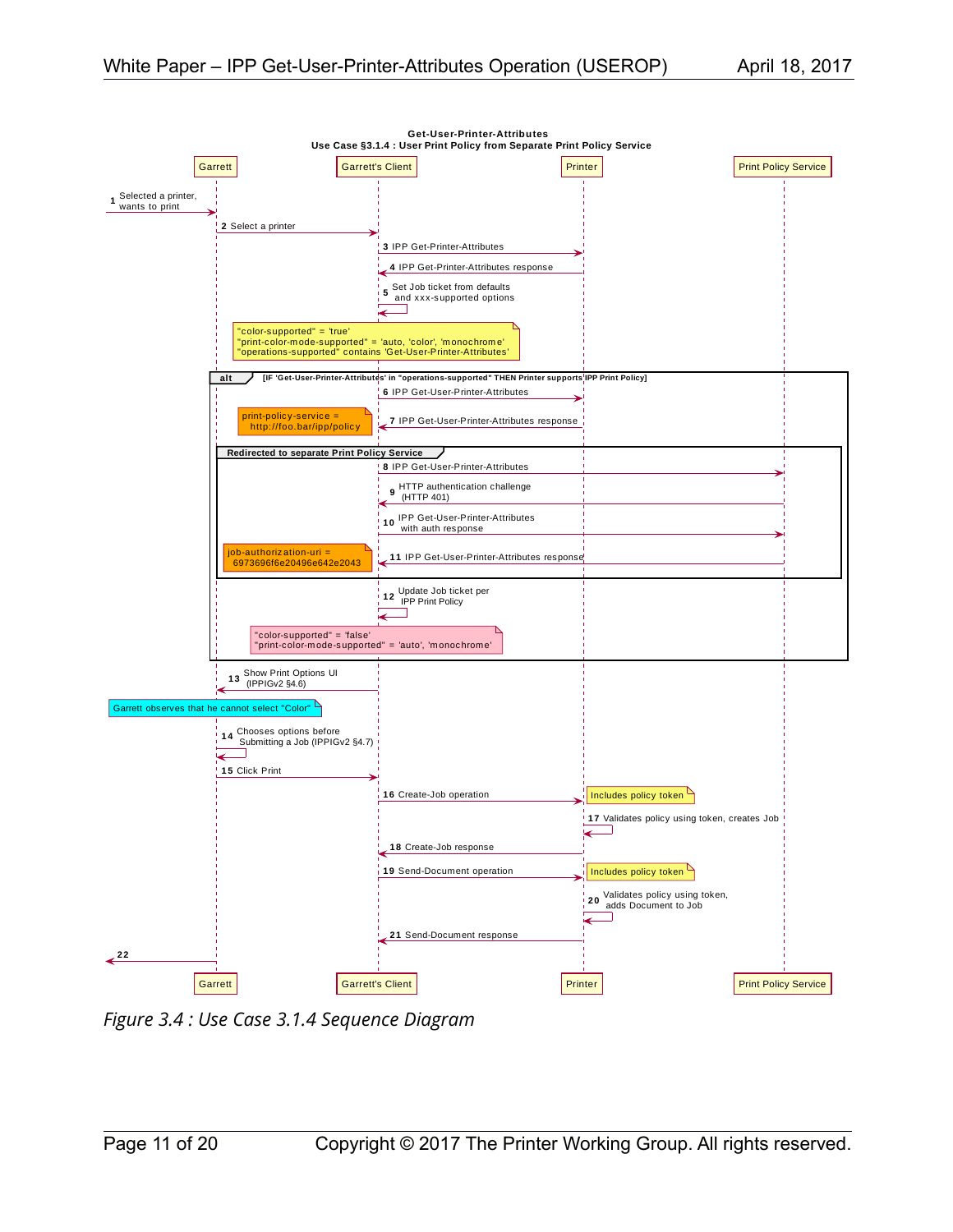#### <span id="page-11-0"></span> **3.1.5 User Not Listed In Print Policy or Legacy Client Allowed To Print** 155

In this use case, a user who is not named in the print policy system is still able to print using existing conventional IPP print protocol use. The Client may implement support for IPP Print Policy but authentication may fail, or the Client may have not implemented support for IPP Print Policy. 156 157 158 159

Sue is a university graduate student, and wants to print her report on her department's workgroup printer. She wants to print in color because the report contains color graphs. However, she has abused her printing privileges, so her department head has instructed the network administrator to limit her ability to print in color. Her account is added to a "print feature black list" that will restrict access to some printing features for her account. 160 161 162 163 164

Hermann is a visiting professor in Sue's university department. He wishes to print a slide set in color. Since he doesn't have a local account, he has no credentials with which to authenticate with the print policy system. Hermann opens the slide set document on his laptop, chooses to print, and selects the desired Printer. His laptop does not authenticate his user account with the Printer. Hermann's laptop gets a listing of all the possible print capabilities provided by that Printer. Hermann chooses his print options, and sends the job to the Printer. The job prints successfully according to Hermann's intent. 165 166 167 168 169 170 171

Figure [3.5](#page-12-0) illustrates this use case with a sequence diagram. 172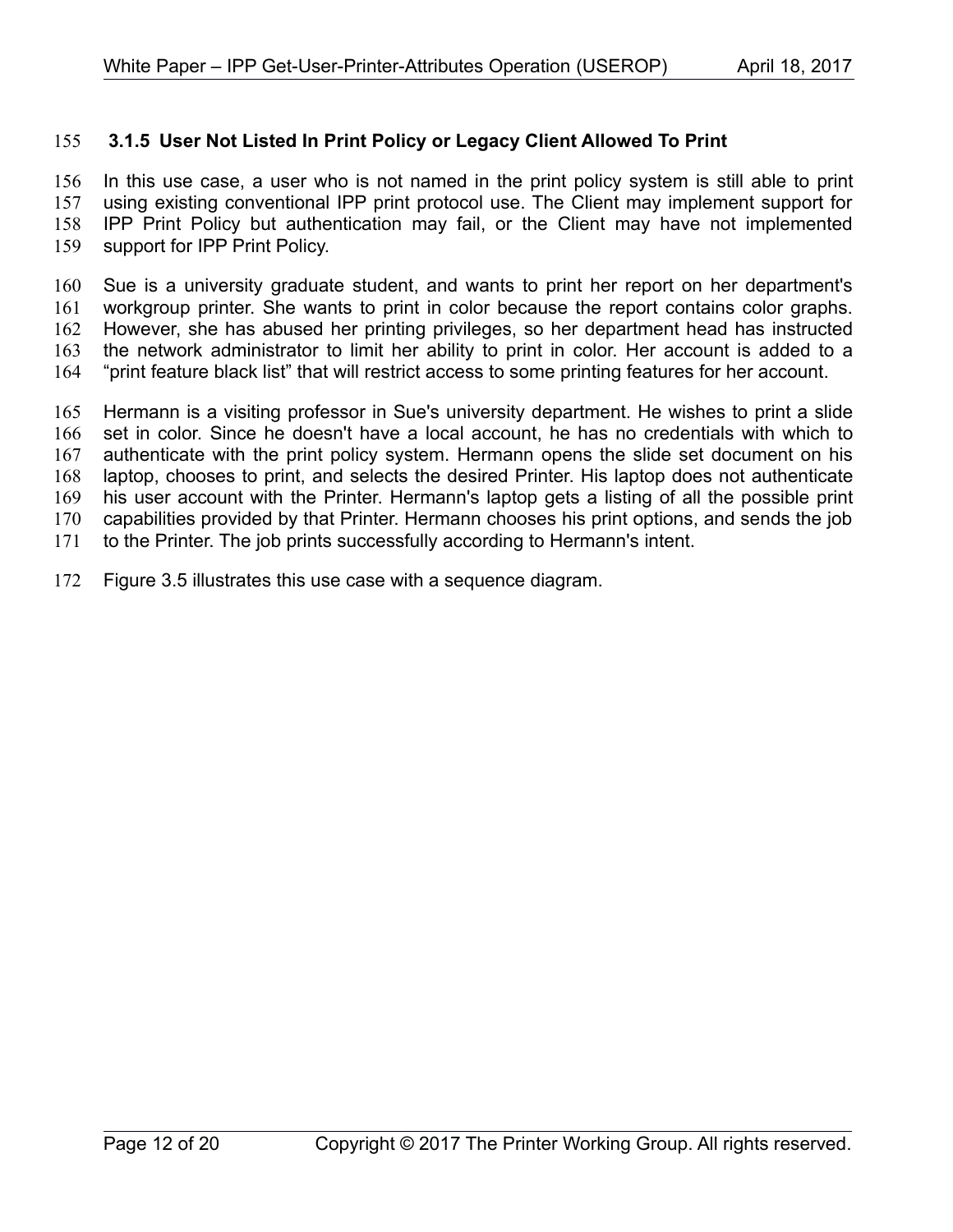

<span id="page-12-0"></span>*Figure 3.5 : Use Case 3.1.5 Sequence Diagram*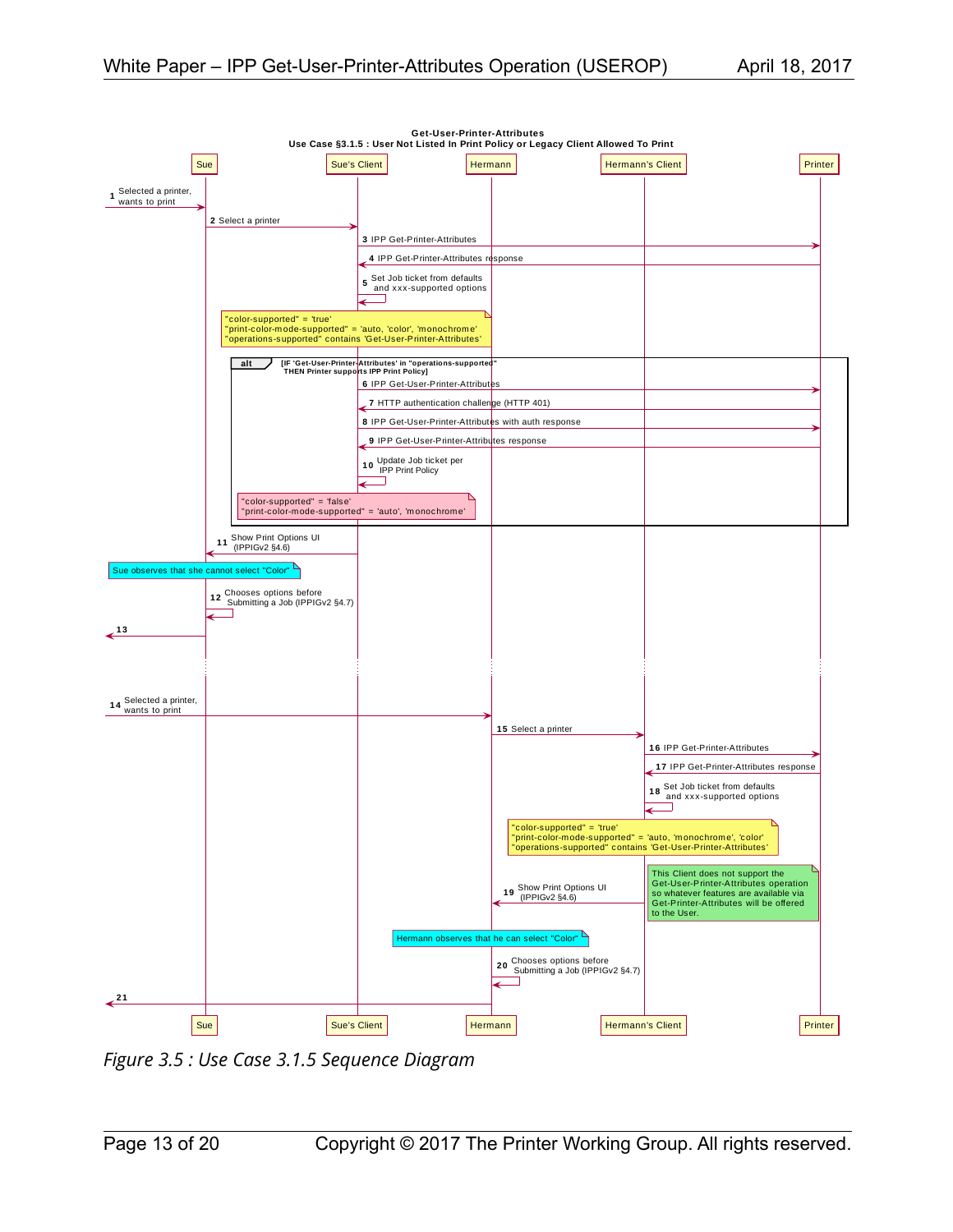#### <span id="page-13-0"></span> **3.1.6 User Not Listed in Print Policy Denied Ability to Print** 173

In this use case, a user who is not named in the print policy system is denied the ability to 174

print using existing conventional IPP print protocol use. The Client may implement support for IPP Print Policy but authentication may fail, or the Client may have not implemented 175 176

support for IPP Print Policy. 177

Ed is visiting Duncan's office and needs to print a 3 page document. Ed is not listed as a user in the print policy. Ed opens the document on his laptop, clicks to print, and selects the Printer recommended by Duncan. The laptop is challenged to authenticate but has no valid credentials. The Printer indicates to Ed via his laptop that he has no rights to print 178 179 180 181

from this Printer. 182

Figure [3.6](#page-14-0) illustrates this use case with a sequence diagram. 183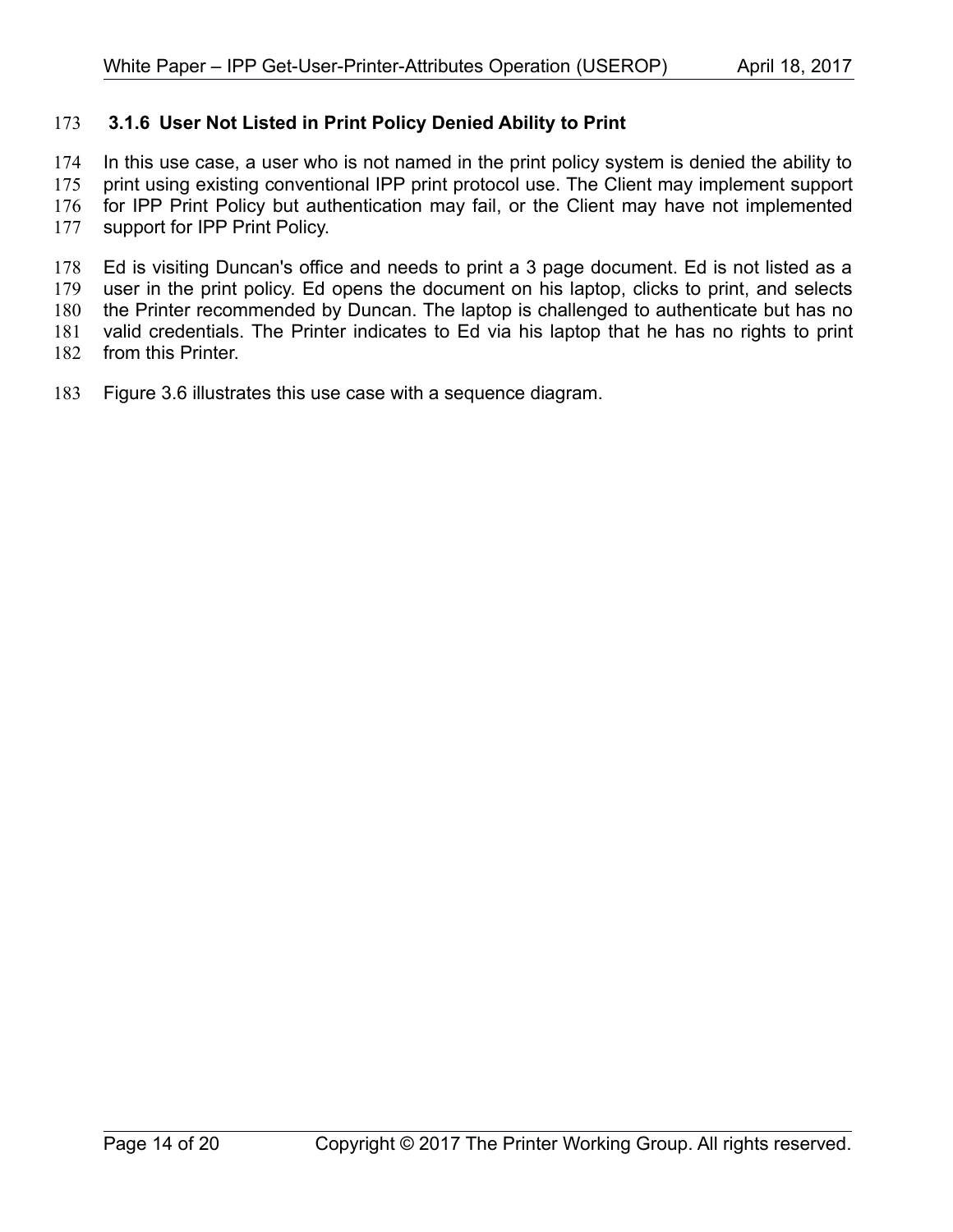

<span id="page-14-0"></span>*Figure 3.6 : Use Case 3.1.6 Sequence Diagram*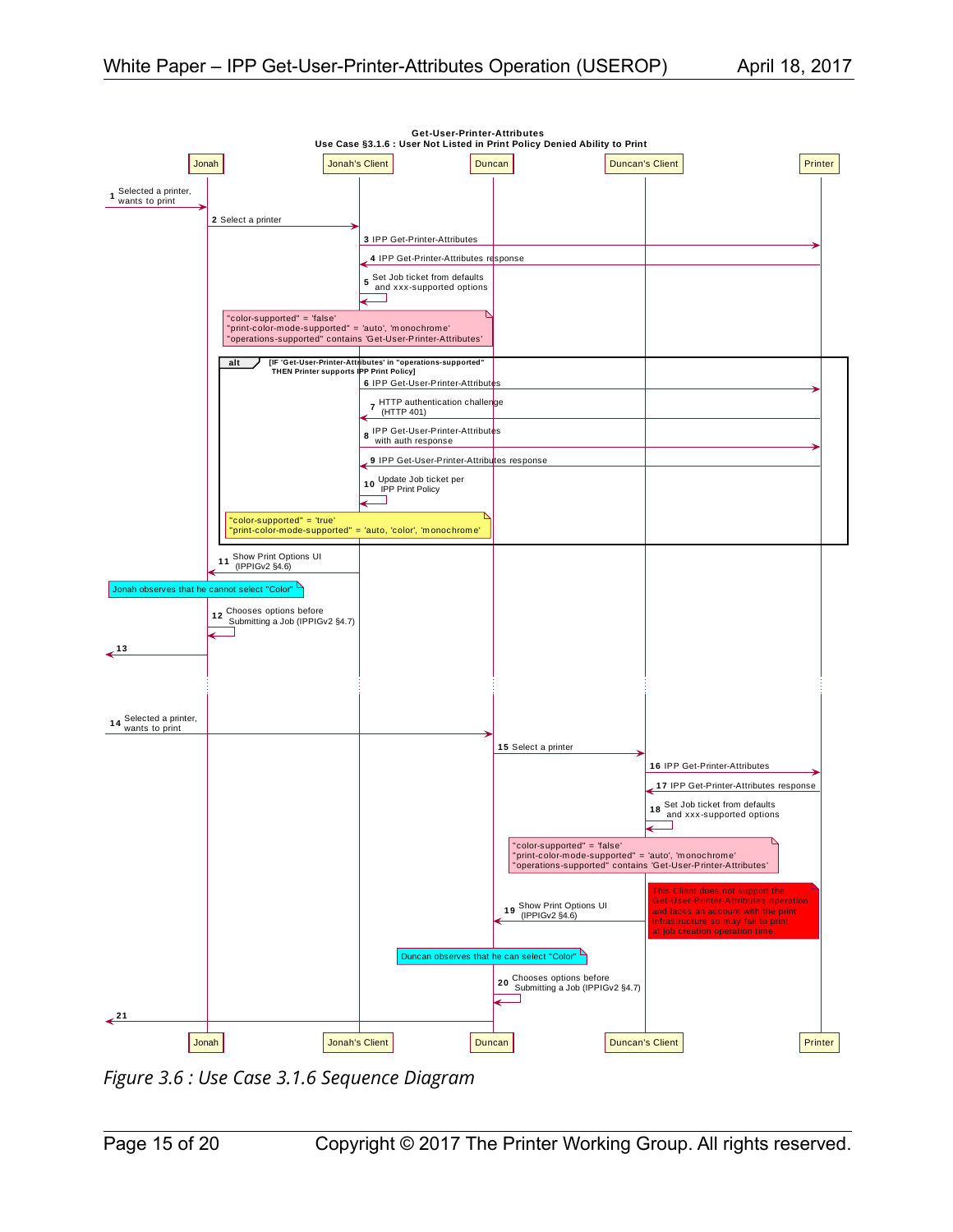#### <span id="page-15-3"></span> **3.2 Exceptions** 184

There are no exceptions to the use cases in section [3.1.](#page-4-1) 185

#### <span id="page-15-2"></span> **3.3 Out of Scope** 186

- The following are considered out of scope for this document: 187
- 1. Definition of print policies. 188
- 2. Definition of non-IPP protocols that can provide similar functionality. 189

#### <span id="page-15-1"></span> **3.4 Design Requirements** 190

- The design requirements for this document are: 191
- 1. Identify an appropriate set of IPP operations that allows a Client to acquire the set of print features available from a particular Printer for a particular User. a. Scope of differences i. Average Client has more capabilities than a specific Client ii. Average Client has fewer capabilities than a specific Client b. Client that is unaware of this new system can still be a legitimate actor in the print policy system. 2. Identify an appropriate set of IPP operations and attributes that allows a Printer to refer a Client to a trusted IPP Print Policy Service, such that the Client can assert that the options it provides with a submitted job do comply with a policy 192 193 194 195 196 197 198 199 200 201
- originating from that trusted policy server. 3. Maintain backward compatibility with existing versions of IPP (IPP/1.1, IPP/2.x). 202 203
- 4. Register all attributes and operations with IANA. 204
- The design recommendations for this document are: 205
- 1. Recommend suitable authentication methods and guidelines that could help the Client to provide a high quality user experience. 206 207

## <span id="page-15-0"></span> **4 Technical Solutions/Approaches** 208

The existing Get-Printer-Attributes operation itself has the correct semantics, but the expectation of all legacy Clients is that the Printer will not respond to a Get-Printer-Attributes operation with an HTTP challenge. Adding additional operation attributes to the Get-Printer-Attributes operation to cause the Printer to respond with an authentication challenge could be done but would require updating core IPP specifications, which is procedurally not desirable. If the Printer were to filter its response or respond with an authentication challenge if "requesting-user-name" were included in the operation request, that would be a change to existing behavior precedent. A new operation with the appropriate semantics was decided to be the most efficient way to add this facility to the IPP ecosystem. 209 210 211 212 213 214 215 216 217 218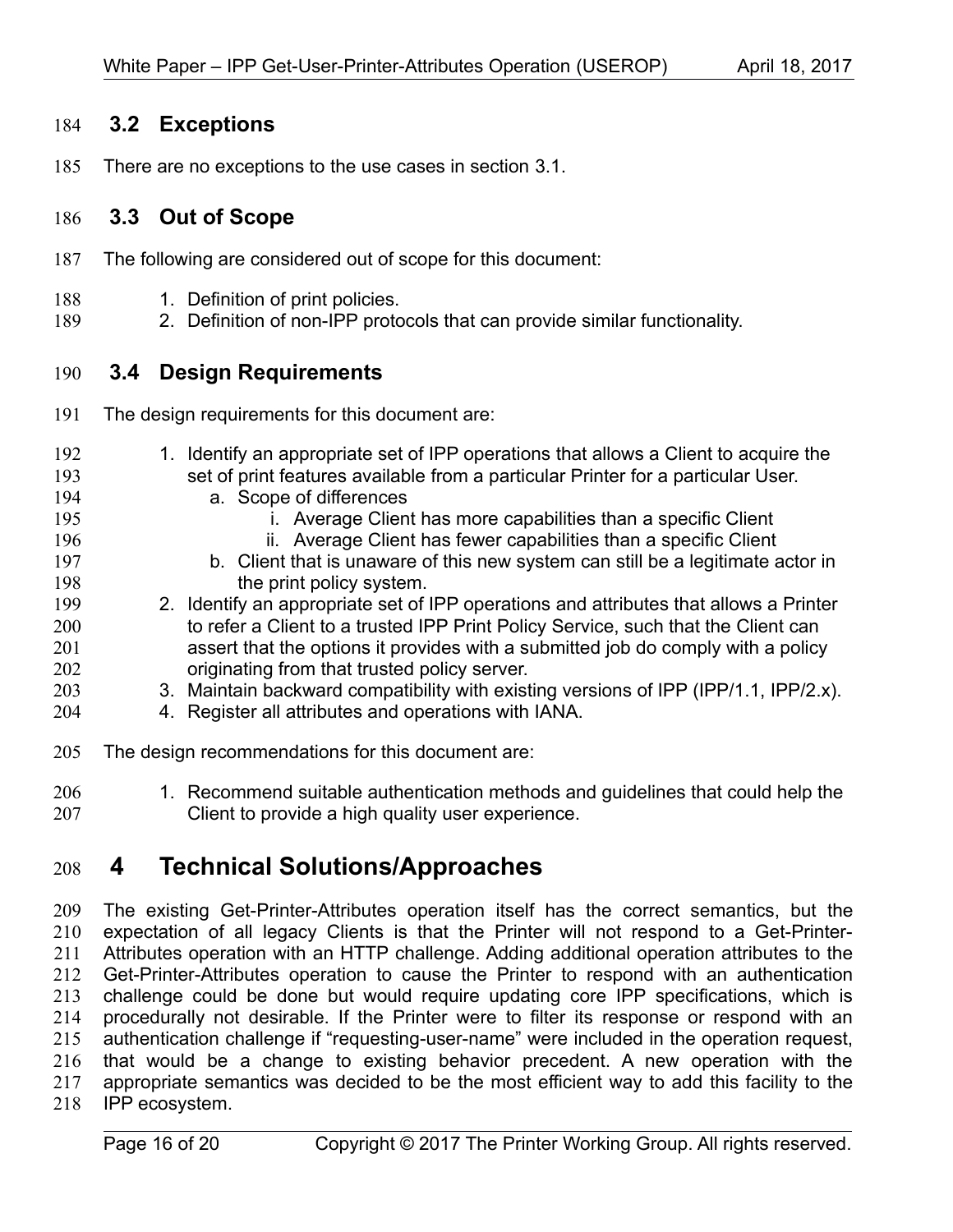## <span id="page-16-6"></span> **5 IPP Operations** 219

#### <span id="page-16-5"></span> **5.1 Get-User-Printer-Attributes Operation** 220

This REQUIRED operation allows a Client to request the values of the attributes of a Printer. The semantics of this operation are identical to the semantics for the Get-Printer-Attributes operation, with the difference that the Client MUST be prepared to respond to an HTTP authentication challenge. The Client detects whether the Printer supports this operation by examining the "operations-supported" attribute [\[RFC8011\].](#page-17-1) 221 222 223 224 225

If the Client initiates the Get-User-Printer-Attributes operation over a non-TLS connection, 226

the Client MUST be prepared to receive an HTTP 426 response to upgrade the connection to TLS [\[RFC2817\].](#page-17-9) 227 228

## <span id="page-16-4"></span> **6 IPP Attributes** 229

#### <span id="page-16-3"></span> **6.1 user-options-token (integer)** 230

The "user-options-token" attribute is used in two contexts. In the first context, a Printer includes this attribute in a Get-User-Printer-Attributes operation response, to identify a session where a Client has requested print options for a particular user. In the second context, a Client includes it in a Validate-Job operation request and/or in a Job Creation operation request, to prove that these options were authorized by an earlier Get-User-Printer-Attributes operation. 231 232 233 234 235 236

### <span id="page-16-2"></span> **7 Internationalization Considerations** 237

For interoperability and basic support for multiple languages, implementations use the "Universal Character Set (UCS) Transformation Format -- 8 bit (UTF-8)" [\[RFC3629\]](#page-17-8) encoding of Unicode [\[UNICODE\]](#page-17-7) [\[ISO10646\]](#page-16-7) and the Unicode Format for Network Interchange [\[RFC5198\].](#page-17-6) 238 239 240 241

### <span id="page-16-1"></span> **8 Security Considerations** 242

The security considerations for the Get-User-Printer-Attributes operation are identical to those listed for IPP/1.1 [\[RFC8011\]](#page-17-1) and IPP/2.0 [\[PWG5100.12\].](#page-17-5) 243 244

### <span id="page-16-0"></span> **9 References** 245

<span id="page-16-7"></span>[ISO10646] "Information technology -- Universal Coded Character Set (UCS)", ISO/IEC 10646:2011 246 247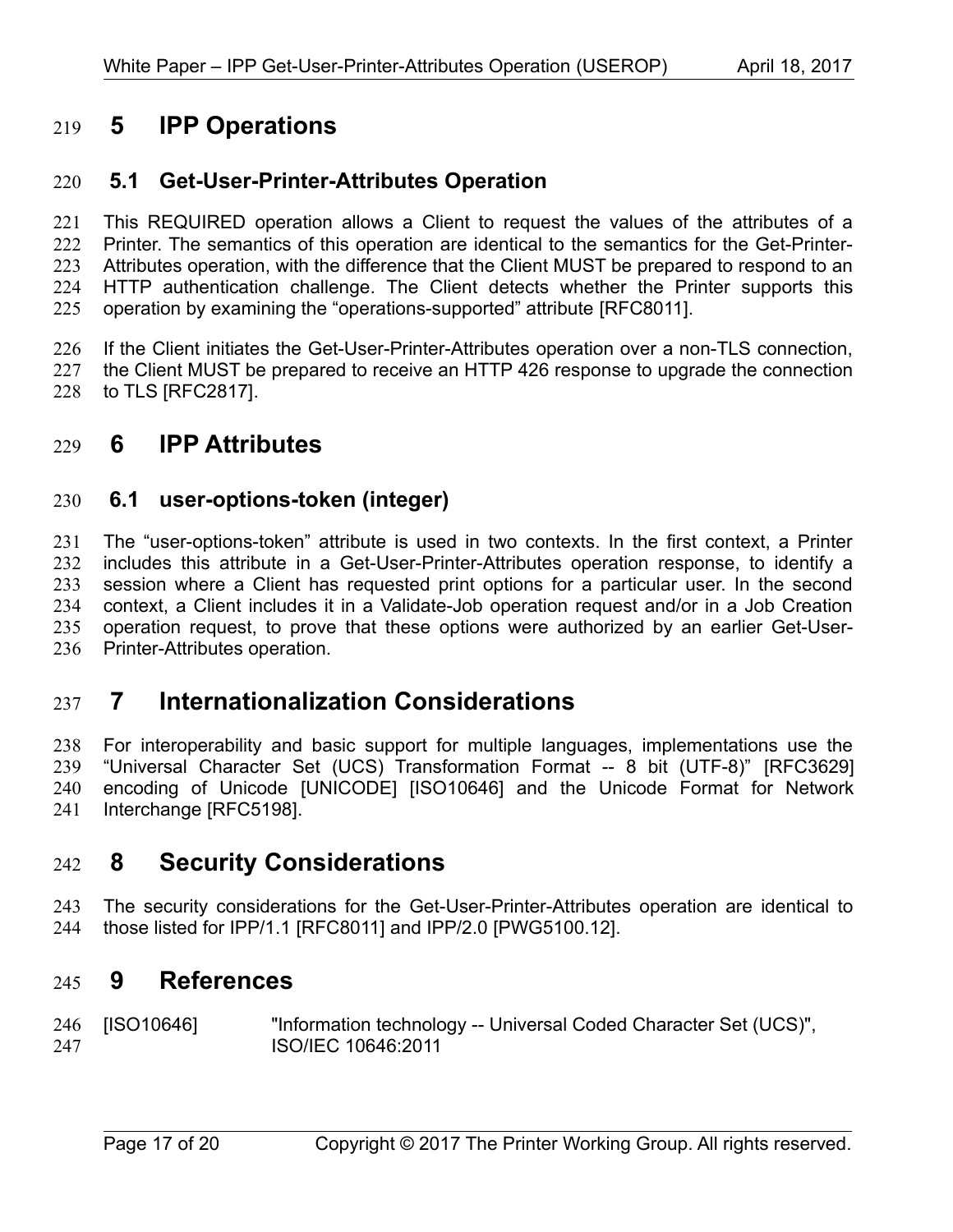<span id="page-17-9"></span><span id="page-17-8"></span><span id="page-17-6"></span><span id="page-17-5"></span><span id="page-17-4"></span><span id="page-17-3"></span>

| 248<br>249<br>250        | [PWG5100.12] | R. Bergman, H. Lewis, I. McDonald, M. Sweet, "IPP/2.0 Second<br>Edition", PWG 5100.12-2011, February 2011,<br>http://ftp.pwg.org/pub/pwg/candidates/cs-ipp20-20110214-5100.12.pdf |
|--------------------------|--------------|-----------------------------------------------------------------------------------------------------------------------------------------------------------------------------------|
| 251<br>252<br>253<br>254 | [PWG5100.14] | M. Sweet, I. McDonald, A. Mitchell, J. Hutchings, "IPP Everywhere",<br>5100.14-2013, January 2013,<br>http://ftp.pwg.org/pub/pwg/candidates/cs-ippeve10-20130128-<br>5100.14.pdf  |
| 255<br>256<br>257        | [PWG5100.19] | S. Kennedy, "IPP Implementor's Guide v2.0", PWG 5100.19-2015,<br>August 2015, http://ftp.pwg.org/pub/pwg/candidates/cs-ippig20-<br>20150821-5100.19.pdf                           |
| 258<br>259               | [RFC2817]    | R. Khare, S. Lawrence, "Upgrading to TLS Within HTTP/1.1", RFC<br>2817, May 2000, https://www.ietf.org/rfc/rfc2817.txt                                                            |
| 260<br>261               | [RFC3629]    | F. Yergeau, "UTF-8, a transformation format of ISO 10646", RFC<br>3629, November 2003, https://www.ietf.org/rfc/rfc3629.txt                                                       |
| 262<br>263               | [RFC5198]    | J. Klensin, M. Padlipsky, "Unicode Format for Network Interchange",<br>RFC 5198, March 2008, https://www.ietf.org/rfc/rfc5198.txt                                                 |
| 264<br>265<br>266        | [RFC7230]    | R. Fielding, J. Reschke, "Hypertext Transfer Protocol (HTTP/1.1):<br>Message Syntax and Routing", RFC 7230, June 2014,<br>http://www.ietf.org/rfc/rfc7230.txt                     |
| 267<br>268<br>269        | [RFC8010]    | M. Sweet, I. McDonald, "Internet Printing Protocol/1.1: Encoding and<br>Transport", RFC 8010, January 2017,<br>https://www.ietf.org/rfc/rfc8010.txt                               |
| 270<br>271<br>272        | [RFC8011]    | M. Sweet, I. McDonald, "Internet Printing Protocol/1.1: Model and<br>Semantics", RFC 8011, January 2017,<br>https://www.ietf.org/rfc/rfc8011.txt                                  |
| 273<br>274<br>275        | [UNICODE]    | The Unicode Consortium, "The Unicode Standard, Version 6.2.0",<br>ISBN 978-1-936213-07-8, September 2012,<br>http://www.unicode.org/versions/Unicode6.2.0/                        |

## <span id="page-17-7"></span><span id="page-17-2"></span><span id="page-17-1"></span><span id="page-17-0"></span> **10 Authors' Addresses** 276

- Primary authors: 277
- Smith Kennedy 278
- 11311 Chinden Blvd. MS 506 279
- Boise, ID 83714 280
- [smith.kennedy@hp.com](mailto:smith.kennedy@hp.com) 281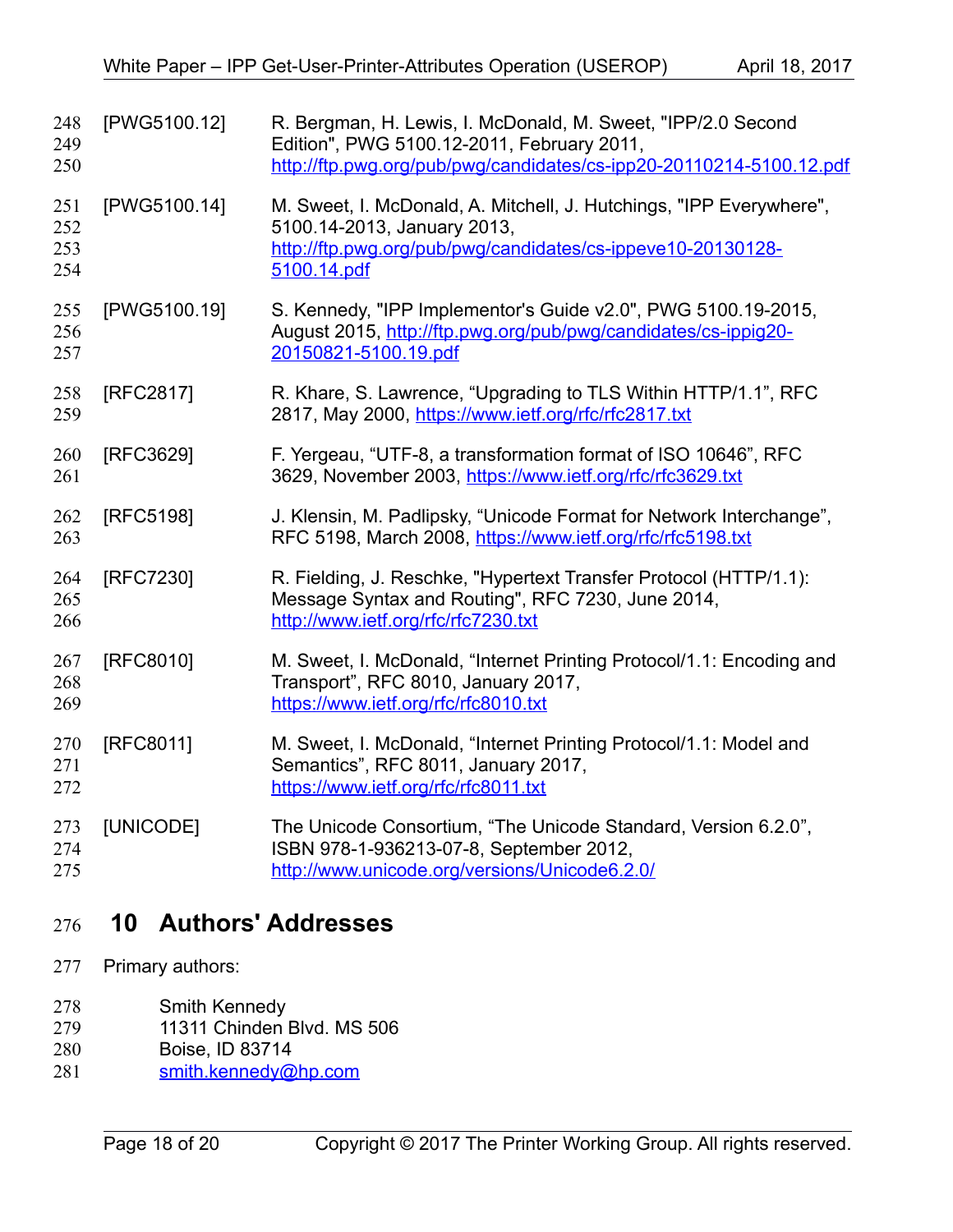The authors would also like to thank the following individuals for their contributions to this standard: 282 283

- Turanga Leela Planet Express 284
- Zapp Brannigan Democratic Order of Planets 285